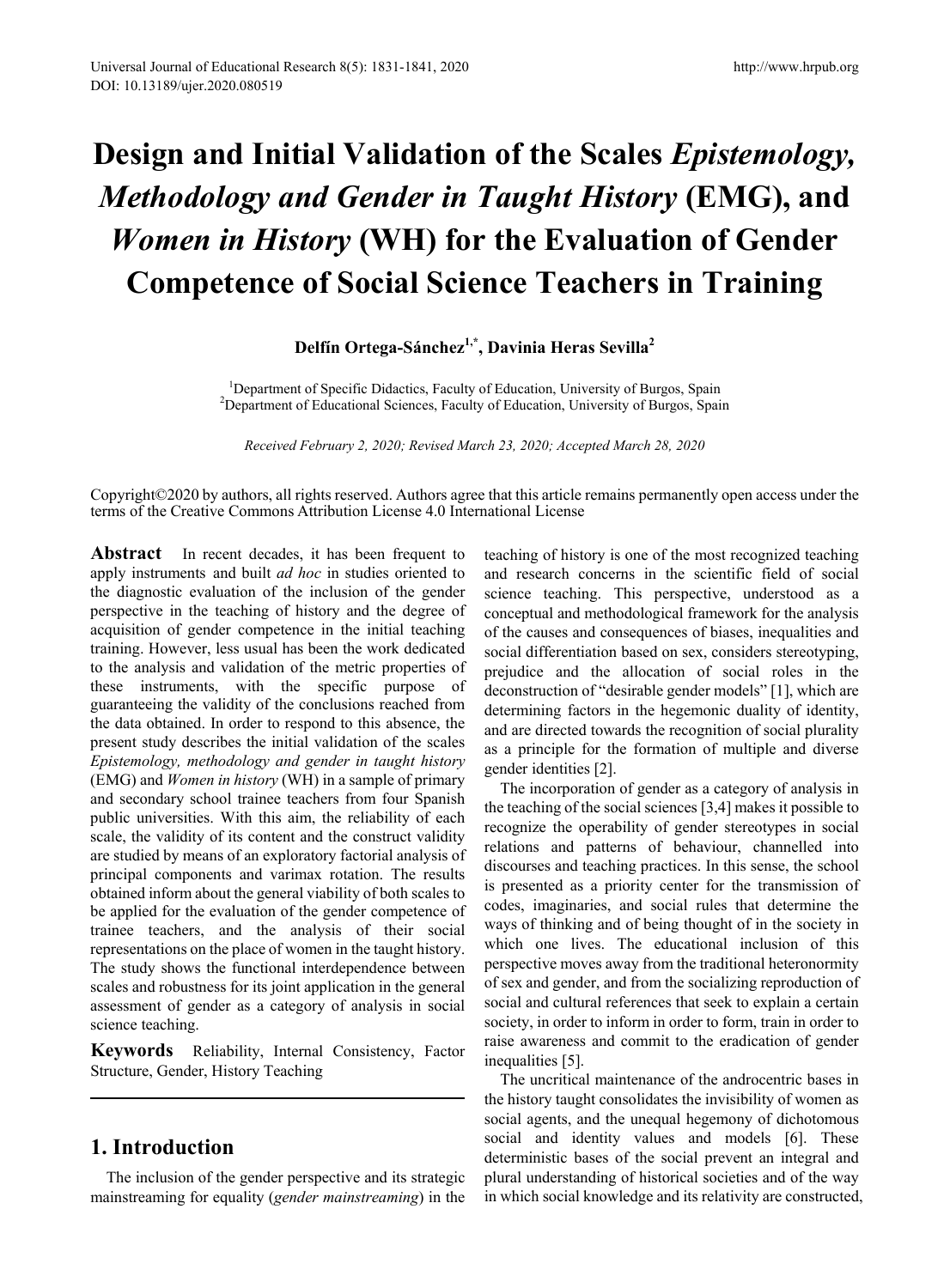which is often absent in the textual and iconographic narrative discourses of textbooks and teaching materials [5,7,8].

There is little very recent research focused on the study of social representations and the effectiveness of teacher training programmes on the inclusion of gender as a category of analysis in the teaching of history, both in the field of teacher training [6,9-11] and of in-service teachers [12]. From the principles of education for global citizenship, the inclusion of this socially and historically determined concept should promote the visibility of women, and avoid the reproduction of androcentric structures in the training of history and social science teachers, which is still weak in programmes and teaching practices [13].

Despite the activity of institutional commissions, units or observatories, and the efforts to incorporate the gender perspective in the various stages of education [6, 14-16], the resistance of the university institution to incorporating specific subjects designed from a gender perspective into its curricula seems to be confirmed. These limitations result in the professionalization of students without the necessary theoretical and practical instruments in the area of gender to develop their own programs [9,17].

In this context, this research aims to describe the first phase of validation of the scales *Epistemology, methodology and gender in taught history* (EMG), and *Women in history* (WH) and to analyze their interdependence. Both scales are aimed at the analysis of the social representations of teachers in training on the relevance of gender mainstreaming in the teaching and learning of history, and the consideration of the concept of gender as a category of analysis in the teaching of social sciences. Understanding the age and the hours of training in gender, coeducation and education for equality received by students as conditioning factors of their social representations and their knowledge about women in history, in a complementary way, the research analyzes the possible dependency relations between these study variables.

# **2. Method**

## **2.1. Participants**

The participating sample was composed of a total of 22 women  $(66.7\%)$  and 11 men  $(33.3\%)$ , with an average age of 30.06 years (SD = 10.69), enrolled in the Bachelor's Degree in Primary Education (18.2%), in the Master's Degree in Secondary Education (78.8%), and in other official studies (3%), from four Spanish public universities and other institutions: University of Burgos (75.8%), University of Murcia (15.2%), University of Valladolid (3%), University of Alicante (3%) and other institutions (3%). The sampling was non-probabilistic for convenience [18], according to intentional criteria, depending on the level of adequacy of the sample to the research objectives.

## **2.2. Instruments**

The first scale (EMG), constructed *ad hoc*, is composed of 21 items and five ordinal measurement response alternatives from 1 to 5, where 1 expresses total disagreement with the proposed statement and 5 the maximum degree of agreement. Its design contemplates four dimensions of analysis: Dimension 1 (D1 / 4 items). *Inclusion of the gender perspective and women's social experience in the teaching of history*. Dimension 2 (D2 / 5 items). *Description and analysis of female social roles and social visibility of women in the teaching of history*. Dimension 3 (D3 / 6 items) *Scientific methodology and historical sources in the construction of historical knowledge.* Dimension 4 (D4 / 6 items). *Curricular problematization of the teaching of history, social transformation and development of social thinking skills* (Table 1).

The second scale (WH) is constructed from 15 brief descriptive definitions of women's history and 20 possible responses attributable to each statement. This scale asked the participating students to connect a feminine proper name with an event or contribution to the history of humanity. Its design contemplates three dimensions of analysis: Dimension 1 (D1 / 4 items). *Political leadership*. Dimension 2 (D2 / 7 items) *Political-cultural leadership*. Dimension 3 (D3 / 4 items). *Cultural leadership* (Table 2).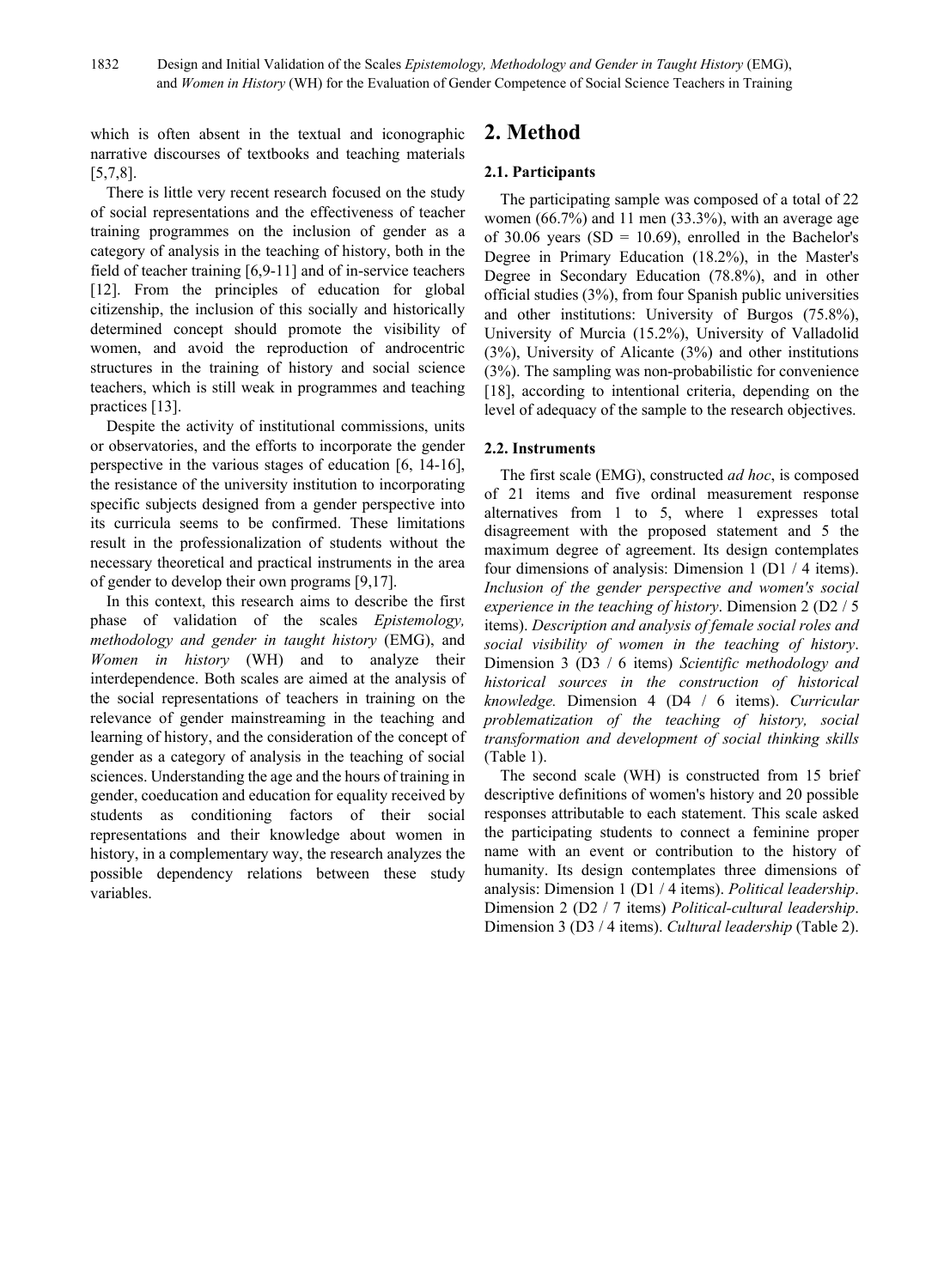| No.          | Dim.           | Item                                                                                                                              |
|--------------|----------------|-----------------------------------------------------------------------------------------------------------------------------------|
| $\mathbf{1}$ | D <sub>3</sub> | The historical narrative is the product of the critical application of a systematic process of research.                          |
| 2            | D2             | The integration of women's social roles into the historical narrative is essential.                                               |
| 3            | D <sub>3</sub> | Knowledge of the historical method is fundamental for historians.                                                                 |
| 4            | D <sub>3</sub> | History is the reasonable reconstruction of past events on the comparative basis of available evidence.                           |
| 5            | D2             | The participation of women in relevant historical events is anecdotal.                                                            |
| 6            | D <sub>3</sub> | It's absurd for students to study the historical method.                                                                          |
| 7            | D <sub>4</sub> | The teaching of history should focus on the events and/or social problems of the past.                                            |
| 8            | D <sub>4</sub> | History constitutes an objective and contrasting narrative set of dates, facts, events and social actors.                         |
| 9            | D2             | One of the responsibilities of history is to make all social and historical actors visible.                                       |
| 10           | D2             | The description of women's social roles must be added as specific content to the political-institutional narrative or story.      |
| 11           | D <sub>3</sub> | History is the interpretative reconstruction of past events, based on sometimes contradictory evidence.                           |
| 12           | D <sub>4</sub> | It is unacceptable to address current social issues in history classes.                                                           |
| 13           | D <sub>4</sub> | Training for the exercise of participatory democracy should be integrated into the curriculum of the history.                     |
| 14           | D2             | The explanation for the scarce presence of women in history lies in their great invisibility in the available historical sources. |
| 15           | D <sub>3</sub> | Any historical narrative or story is useful to approach the past.                                                                 |
| 16           | D1             | The study of gender relations constitutes a valid category for the analysis and understanding of historical societies.            |
| 17           | D <sub>4</sub> | Knowledge of history is essential for social transformation.                                                                      |
| 18           | D1             | Women's historical experience lacks any scientific interest.                                                                      |
| 19           | D1             | Political and military leaders, mostly men, are the true builders of national history.                                            |
| 20           | D <sub>4</sub> | The didactic treatment of social problems favours the development of social and historical thinking skills in students.           |
| 21           | D1             | Addressing gender inequality in the teaching of history is not necessary.                                                         |

**Table 1.** Epistemology, methodology and gender in taught history (EMG) scale

| Table 2. |  |  | Women in History (WH) scale. Source: [19] |  |  |
|----------|--|--|-------------------------------------------|--|--|
|----------|--|--|-------------------------------------------|--|--|

| No.            | Dim.           | Item                                                            |
|----------------|----------------|-----------------------------------------------------------------|
|                | D <sub>1</sub> | Fifth queen-pharaoh of the eighteenth dynasty of ancient Egypt. |
| $\overline{2}$ | D <sub>1</sub> | It expanded and strengthened the Russian empire                 |
| 3              | D2             | Feminist author and wife of Jean Paul Sartre                    |
| 4              | D2             | Muhammad's first wife                                           |
| 5              | D2             | Translator for Hernán Cortés, also known as La Malinche.        |
| 6              | D2             | She wrote <i>Book of de City of Ladies</i>                      |
| 7              | D <sub>3</sub> | 12th century Christian mystic and composer                      |
| 8              | D <sub>3</sub> | She wrote the Tale of Genji                                     |
| 9              | D <sub>1</sub> | Prime Minister of Israel                                        |
| 10             | D <sub>2</sub> | She wrote A vindication of the Rights of Women                  |
| 11             | D <sub>3</sub> | Greek poetess                                                   |
| 12             | D <sub>3</sub> | Pioneer in the field of radioactivity                           |
| 13             | D <sub>2</sub> | Founder of the Green Belt Movement and Nobel Prize winner       |
| 14             | D2             | Nun who challenged the clergy in 17th century Mexico            |
| 15             | D1             | English suffragette and socialist                               |

1. Sappho; 2. Joan of Arc; 3. Jingsheng Wei; 4. Lady Murasakid; 5. Hildegard von Bingene; 6. Germaine de Staelf; 7. Marie Curie; 8. Mary Wollstonecrafth; 9. Hatsheputi; 10. Sylvia Pankhurstj; 11. Christine de Pizank; 12. Doña Marina; 13. Sor Juana Inés de la Cruz; 14. Khadijahn; 15. Anastasia Gromykoo; 16. Golda Meir; 17. Catherine the Great; 18. Wangari Maathai; 19. Aisha; 20. Simone de Beauvoir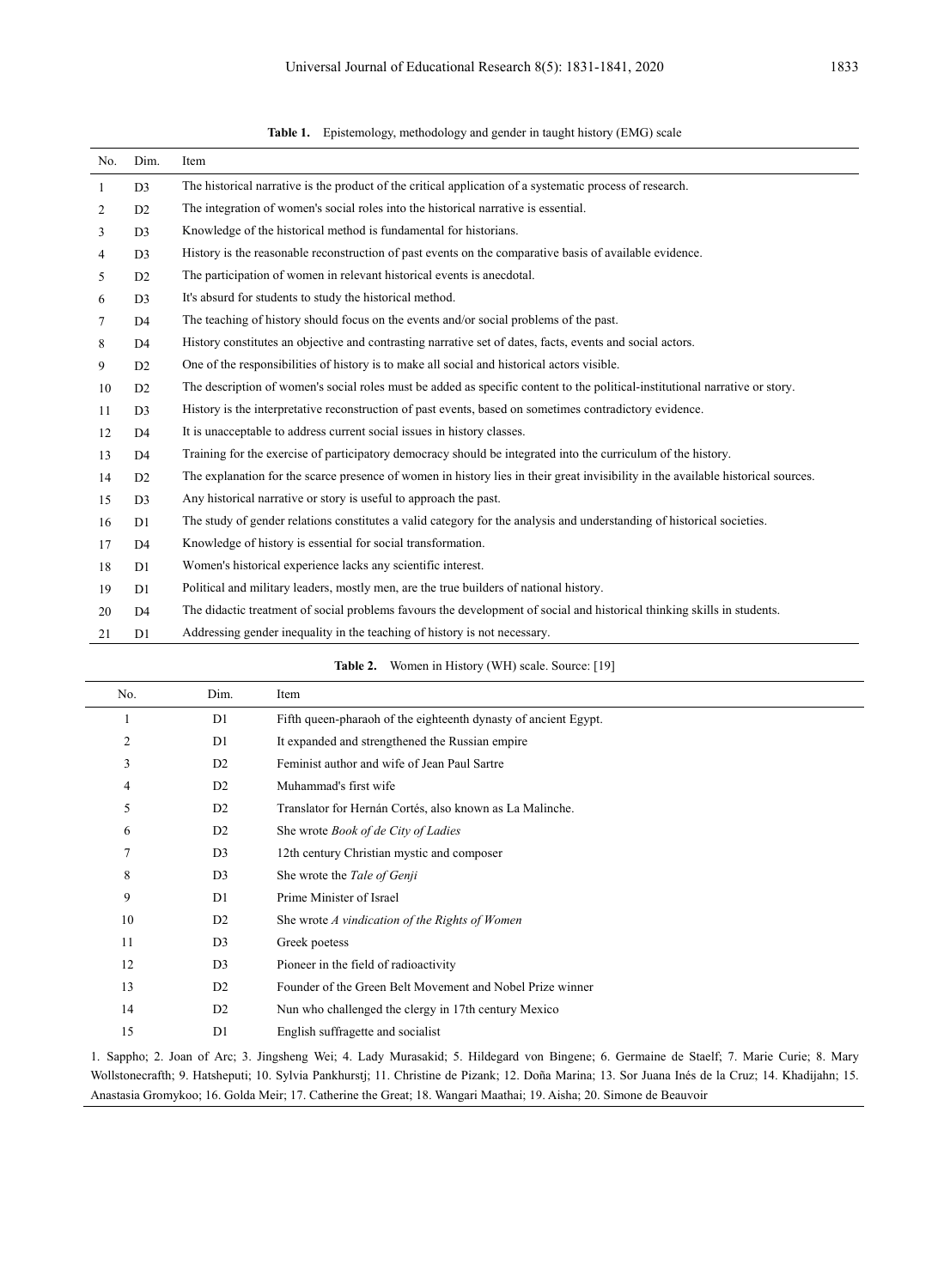#### **2.3. Design and Procedure**

The research is ascribed to non-experimental research designs of a transversal and exploratory nature [18,20], as its purpose is to begin to understand a set of variables (scales) through its initial exploration at a specific moment. In order to define the concepts that would specify each of the study variables, the construction of the scales was based on the review of the scientific literature and the available empirical background, in particular the studies of Ortega-Sánchez [6], and Ortega-Sánchez and Pagès [11] for the EMG scale. The WH scale consisted of the literal translation into Spanish of the second part of the *knowledge survey*, applied in Crocco's study [19].

Once the EMG scale was designed, the researchers redefined, in a second research stage, those items that could affect the accuracy of the ratings for containing more than one content or aspect of analysis in the same issue, and specified the dimensions or factors underlying each scale.

Finally, a pilot test was applied to a group of students (*n* = 33), enrolled in four Spanish public universities, which share characteristics with the population with which the researchers are expect to work. The objective of this application was to test the measurement instruments, through the operation and evaluation of its construction, writing and understanding of each item by the participants.

#### **2.4. Data Analysis**

In order to determine its accuracy, stability and consistency, the evaluation of the EMG and WH scales is carried out, as a priority, through the application of measures of reliability and internal consistency of the scales (Cronbach's alpha and McDonald's omega) [21], and the splint-half method, in order to check the degree of correlation between halves of the two scales. Likewise, the linear correlation between each item and the total score of the two scales is measured, for the purpose of identifying those issues that can be reconsidered or eliminated.

In order to explain the theoretical-empirical model of the constructs of the two scales, its validity is studied by means of exploratory factor analysis (EFA) by principal components and varimax rotation with Kaiser normalization, omitting loads lower than . 4.

Likewise, with the objective of analyzing the agreement between attributes of the variables contemplated in the EMG scale, we calculated the Kendall's coefficient of concordance [22], from the evaluations expressed by 3 independent experts' judges in Didactics of History in a range of 1 to 4 points. For the evaluation of these attributes, the instrument validation format contained in Corral's study [23] is adapted. It consists of four general criteria  $(C_g)$ , applicable to the whole scale, and five specific criteria  $(C_e)$ , applicable to each item:  $C_{gl}$ . The instrument contains clear and precise instructions for answering the questionnaire;  $C_{g2}$ . The items allow the objective of the research to be achieved;  $C_{g3}$ . The items are distributed in a logical and sequential way;  $C_{g4}$ . The number of items is sufficient to collect the necessary information;  $C_{el}$ . Clarity in the wording;  $C_{e2}$ . Internal coherence;  $C_{e3}$ . Response induction (bias); Ce4. Language appropriate to the level of the informant;  $C_{\text{e5}}$ . It measures what it claims to measure.

Finally, in order to analyse the possible dependency relations between the age of the participants and the number of hours of training received on gender, coeducation and education for equality, the degrees of interdependence between variables and scales are analysed.

For data processing and analysis, we use the SPSS v.24 statistical package. In the process of collecting and handling data, participants were guaranteed anonymity of their responses and their subsequent processing.

# **3. Results**

### **3.1. Analysis of Reliability and Internal Consistency of the EMG Scale**

The reliability analysis of the EMG scale returns a level that is both questionable ( $\alpha = .68$ ) and adequate ( $\omega = .77$ ) for the set of variables. The unequal length Spearman– Brown gives a moderate degree of positive correlation between parts of  $r = .432$ . The reliability of the scale is therefore cautiously confirmed.

The linear item-total correlation coefficients report the existence of correlations greater than .30 in 9 of the 21 items ( $r \geq 0.39$ ), and correlations lower than this value in 12 items  $(r \le 0.27)$ . These results indicate the need to review the operation and/or approach of items 1, 2, 4, 5, 7, 8, 9, 10, 11, 14, 15, and 16. In this sense, the elimination of two of these last items (4 and 7) would favour a significant improvement in the reliability of the scale ( $\alpha$  = .74;  $\omega$  = .81) (Table 3).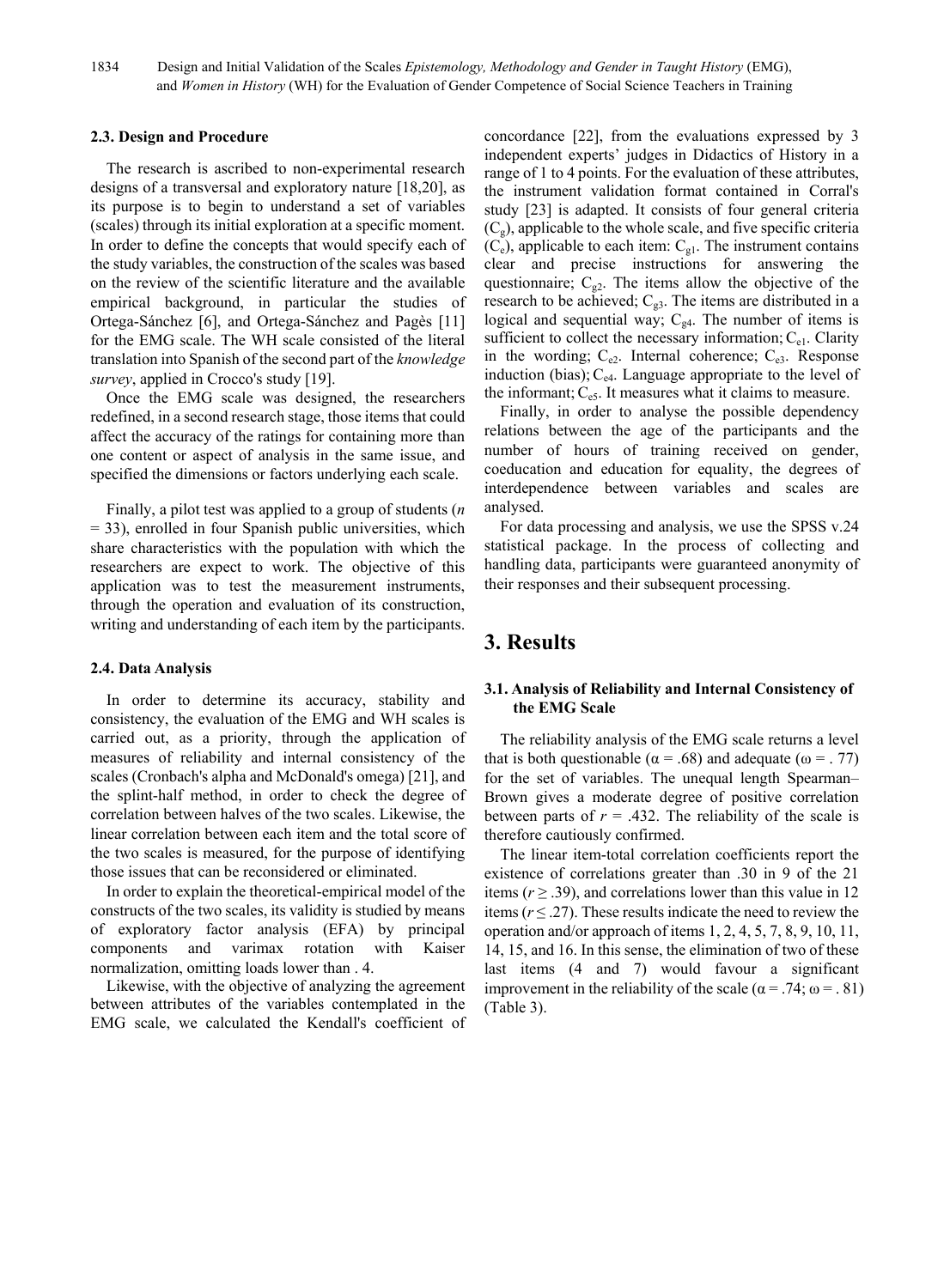| Item                | $\boldsymbol{M}$ | Var.  | $CI-T$ | $\alpha$ | Item  | $\overline{M}$ | Var.  | $CI-T$ | $\alpha$ |
|---------------------|------------------|-------|--------|----------|-------|----------------|-------|--------|----------|
| 1/D3                | 77,60            | 61,62 | ,08    | ,68      | 12/D4 | 76,33          | 53,95 | ,61    | ,63      |
| 2/D2                | 76,10            | 60,92 | ,27    | ,67      | 13/D4 | 76,53          | 56,53 | ,40    | ,65      |
| 3/D3                | 76,30            | 57,59 | ,53    | ,65      | 14/D2 | 78,23          | 60,04 | , 13   | ,68      |
| 4/D3                | 77,06            | 63,51 | $-.04$ | ,70      | 15/D3 | 78,20          | 58,71 | ,18    | ,68      |
| $5/$ D <sub>2</sub> | 77,13            | 59,29 | ,09    | ,69      | 16/D1 | 76,46          | 60,32 | ,25    | ,67      |
| 6/D3                | 76,60            | 55,62 | ,39    | ,65      | 17/D4 | 76,03          | 58,37 | ,47    | ,65      |
| 7/DA                | 77,90            | 68,16 | $-27$  | ,73      | 18/D1 | 76,23          | 52,87 | ,63    | ,62      |
| 8/D4                | 77,76            | 63,15 | ,01    | ,69      | 19/D1 | 76,73          | 51,44 | ,65    | ,62      |
| 9/D2                | 76,50            | 60,94 | ,19    | ,67      | 20/D4 | 76,23          | 59,42 | ,43    | ,66      |
| 10/D2               | 76,60            | 59,69 | , 21   | ,67      | 21/D1 | 76,33          | 52,50 | ,62    | ,62      |
| 11/D3               | 77,10            | 63,88 | $-.05$ | ,69      |       |                |       |        |          |

**Table 3.** Means and variances of scale, item-total correlation coefficients and α

CI-T: Item-total correlation; α = Cronbach's alpha (deleted element); *M* = average of scale (deleted element); Var. = variance of scale (deleted element)

#### **3.2. Validity Analysis of the EMG Scale**

#### 3.2.1. Content Validity

The results of the validity analysis show the concordance and homogeneity among the answers expressed by the expert judges. The homogeneity of the responses in the assessments of each attribute is confirmed, in fact, with a high index of significant concordance  $(w_t)$  between the ranges assigned by the expert judges (Table 4).

**Table 4.** Values and significance levels of the Kendall concordance coefficient W by judges. EMG scale

|                    |       | ∪e∙                   |                        |      |         |
|--------------------|-------|-----------------------|------------------------|------|---------|
| $0.07***$<br>، ٥٥. | ,886" | 722<br>, , <i>, ,</i> | $\overline{a}$<br>,,,, | ,847 | $,832*$ |

 $p \leq .05$ , \*\*  $p \leq .01$ 

These values are based, for the most part, on satisfactory scores of 3 and 4 points for both the general criteria ( $_{Me} \geq 3$ , SD = .000) and the specific criteria contained in the validation instrument. However, the unfavourable assessments of the specific criteria 1 (clarity of wording), 2 (internal consistency) and 5 (accuracy) in the items 4 and 7 are noteworthy, as confirmed by the reliability analysis (Table 5).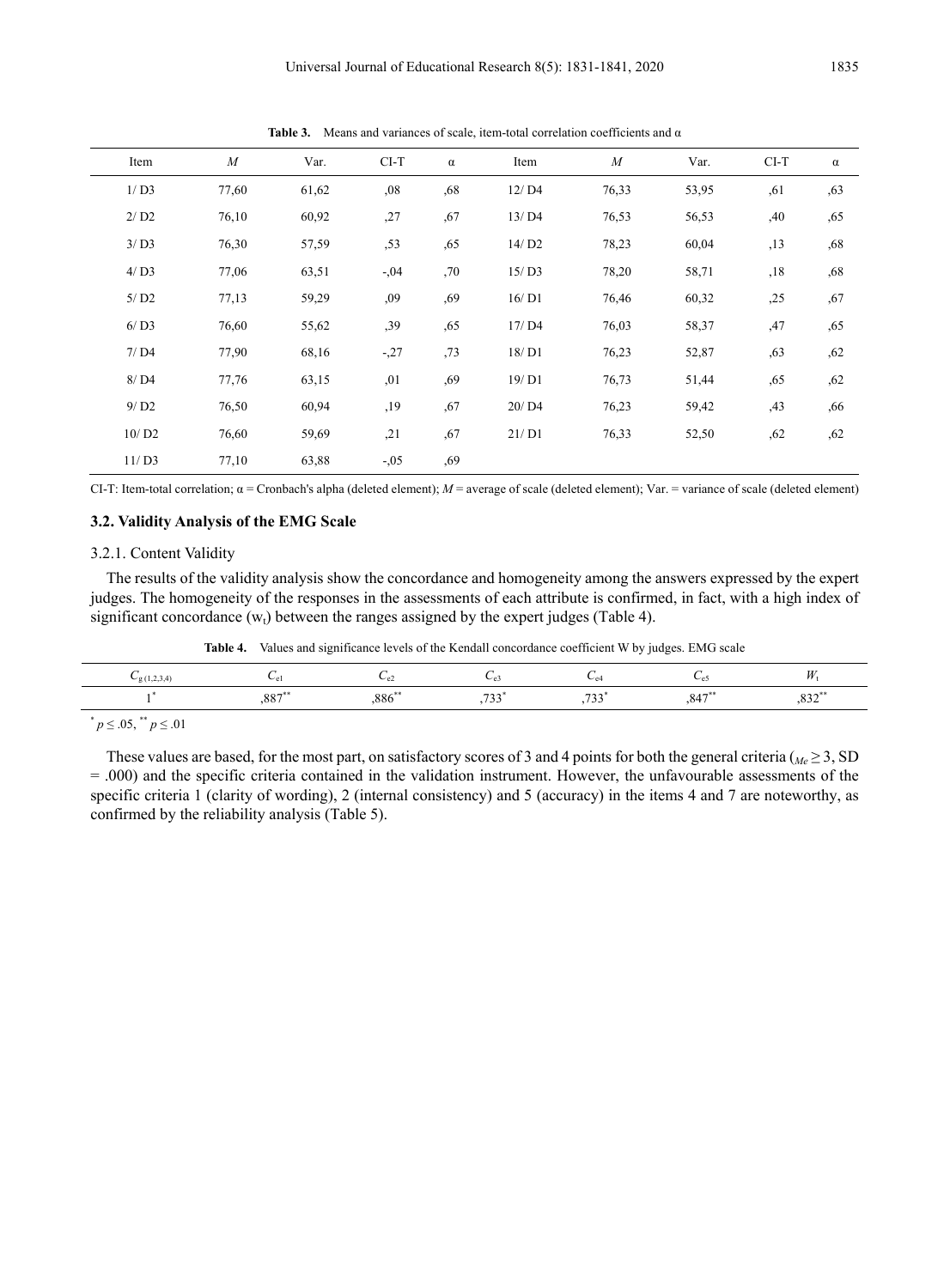1836 Design and Initial Validation of the Scales *Epistemology, Methodology and Gender in Taught History* (EMG), and *Women in History* (WH) for the Evaluation of Gender Competence of Social Science Teachers in Training

| Item           | $M_{e(1)}$     | $DT_{(1)}$ | $M_{e(2)}$     | $DT_{(2)}$ | $M_{e\; (3)}$ | $DT_{(3)}$ | $M_{e(4)}$     | $DT_{(4)}$ | $M_{e(5)}$              | $DT_{(5)}$ |
|----------------|----------------|------------|----------------|------------|---------------|------------|----------------|------------|-------------------------|------------|
| 1              | 3              | ,000       | 3              | ,000       | 3             | ,000       | 3              | ,000       | $\overline{\mathbf{4}}$ | ,000       |
| $\overline{2}$ | $\overline{4}$ | ,000       | 4              | ,000       | 3             | ,577       | 3              | ,577       | 3                       | ,577       |
| 3              | 3              | ,577       | 4              | ,577       | 4             | ,000       | 4              | ,577       | 4                       | ,577       |
| 4              | $\mathbf{2}$   | ,000       | $\overline{c}$ | ,000       | 3             | ,000       | 3              | ,577       | 2                       | ,000       |
| 5              | 3              | ,000       | 3              | ,000       | 3             | ,000       | 3              | ,000       | 3                       | ,000       |
| 6              | 3              | ,000       | 3              | ,000       | 3             | ,000       | 3              | ,000,      | 3                       | ,000       |
| 7              | $\overline{c}$ | ,000       | $\overline{c}$ | ,000       | 4             | ,577       | $\overline{4}$ | ,577       | $\overline{c}$          | ,000       |
| 8              | 3              | ,000       | 3              | ,000       | 3             | ,000       | 3              | ,000       | 3                       | ,000       |
| 9              | 3              | ,000       | 3              | ,000       | 3             | ,000       | 3              | ,000       | 3                       | ,000       |
| 10             | 3              | ,000       | 3              | ,000       | 3             | ,000       | 3              | ,000       | 4                       | ,577       |
| 11             | 4              | ,000       | 4              | ,577       | 4             | ,577       | 4              | ,000       | 2                       | ,000       |
| 12             | 3              | ,000       | 3              | ,000       | 3             | ,000       | 3              | ,000       | 2                       | ,000       |
| 13             | $\overline{2}$ | ,000       | 3              | ,000       | 3             | ,000       | 3              | ,000       | 3                       | ,000       |
| 14             | 3              | ,000       | 3              | ,000       | 3             | ,000       | 3              | ,000       | 3                       | ,000       |
| 15             | 3              | ,000       | 3              | ,000       | 3             | ,000       | 3              | ,000       | 3                       | ,000       |
| 16             | 3              | ,000       | 3              | ,000       | 4             | ,577       | 4              | ,577       | 4                       | ,000       |
| 17             | $\overline{4}$ | .577       | 4              | ,000       | 4             | ,000       | 4              | ,000       | 4                       | ,577       |
| 18             | 3              | ,000       | 3              | ,000       | 3             | ,000       | 3              | ,000       | 4                       | ,577       |
| 19             | 3              | ,000       | 3              | ,577       | 3             | ,000       | 4              | ,000       | 4                       | ,000       |
| 20             | 3              | ,577       | 3              | ,000       | 3             | ,000       | 4              | ,000       | 3                       | ,000       |
| 21             | 3              | ,000       | 3              | ,000       | 3             | ,577       | 3              | ,000       | 3                       | ,577       |

**Table 5.** Median and standard deviation per item (expert judgement) EMG scale.

#### 3.2.2. Construct Validity

In order to know the possibilities of factorization, we apply, prior to the analysis of the construct validity, the Bartlett sphericity test and we calculate the sample adequacy measurement index of Kaiser, Meyer and Olkin (KMO). The results obtained in the sphericity test  $(\chi^2 =$ 365,103; gl. = 210,  $p = .000$ ) indicate an optimal fit of the model, while the value reached in the KMO test (.457) casts doubt on the suitability of the matrix to be factored. However, the analysis returns a factorial solution composed of six factors very close to the dimensions contemplated in the scale design, which help to explain its coherence and latent structure. These factors explain 73.48% of the total variance, a level considered satisfactory (Table 6).

The first factor (6 items) measures the representations related to the inclusion of gender inequalities and the integration of women's social experience in the history teaching, and the valuation of male leadership in the construction of national historical narratives. It also includes the function of knowledge of history in the processes of social transformation, the assessment of the curricular inclusion of social problems and its usefulness in the development of social thinking skills.

**Table 6.** Rotated component matrix. Original EMG scale

|                | Component    |            |          |                |      |      |  |  |  |  |
|----------------|--------------|------------|----------|----------------|------|------|--|--|--|--|
| Item           | $\mathbf{1}$ | $\sqrt{2}$ | 3        | $\overline{4}$ | 5    | 6    |  |  |  |  |
| 21             | ,943         |            |          |                |      |      |  |  |  |  |
| 12             | ,869         |            |          |                |      |      |  |  |  |  |
| 18             | ,820         |            |          |                |      |      |  |  |  |  |
| 20             | ,709         |            |          |                |      |      |  |  |  |  |
| $17\,$         | ,703         |            |          |                |      |      |  |  |  |  |
| 19             | ,668         |            |          |                | ,480 |      |  |  |  |  |
| $10\,$         |              | ,777       |          |                |      |      |  |  |  |  |
| $\sqrt{2}$     |              | ,765       |          |                |      |      |  |  |  |  |
| 9              |              | ,745       |          |                |      |      |  |  |  |  |
| 13             |              | ,699       |          |                |      |      |  |  |  |  |
| 15             |              | ,581       | $-0.473$ |                | ,425 |      |  |  |  |  |
| $\overline{4}$ |              |            | ,829     |                |      |      |  |  |  |  |
| $\,1$          |              |            | ,815     |                |      |      |  |  |  |  |
| $\mathfrak z$  | ,425         | ,439       | ,598     |                |      |      |  |  |  |  |
| $\,8\,$        |              |            |          | ,756           |      |      |  |  |  |  |
| 11             |              |            |          | $-729$         |      |      |  |  |  |  |
| $\overline{7}$ |              |            |          | ,724           |      |      |  |  |  |  |
| 14             |              |            |          |                | ,725 |      |  |  |  |  |
| $\sqrt{5}$     |              |            |          | $-351$         | ,650 |      |  |  |  |  |
| 16             |              |            |          |                |      | ,862 |  |  |  |  |
| 6              |              |            |          |                |      | ,610 |  |  |  |  |
|                |              |            |          |                |      |      |  |  |  |  |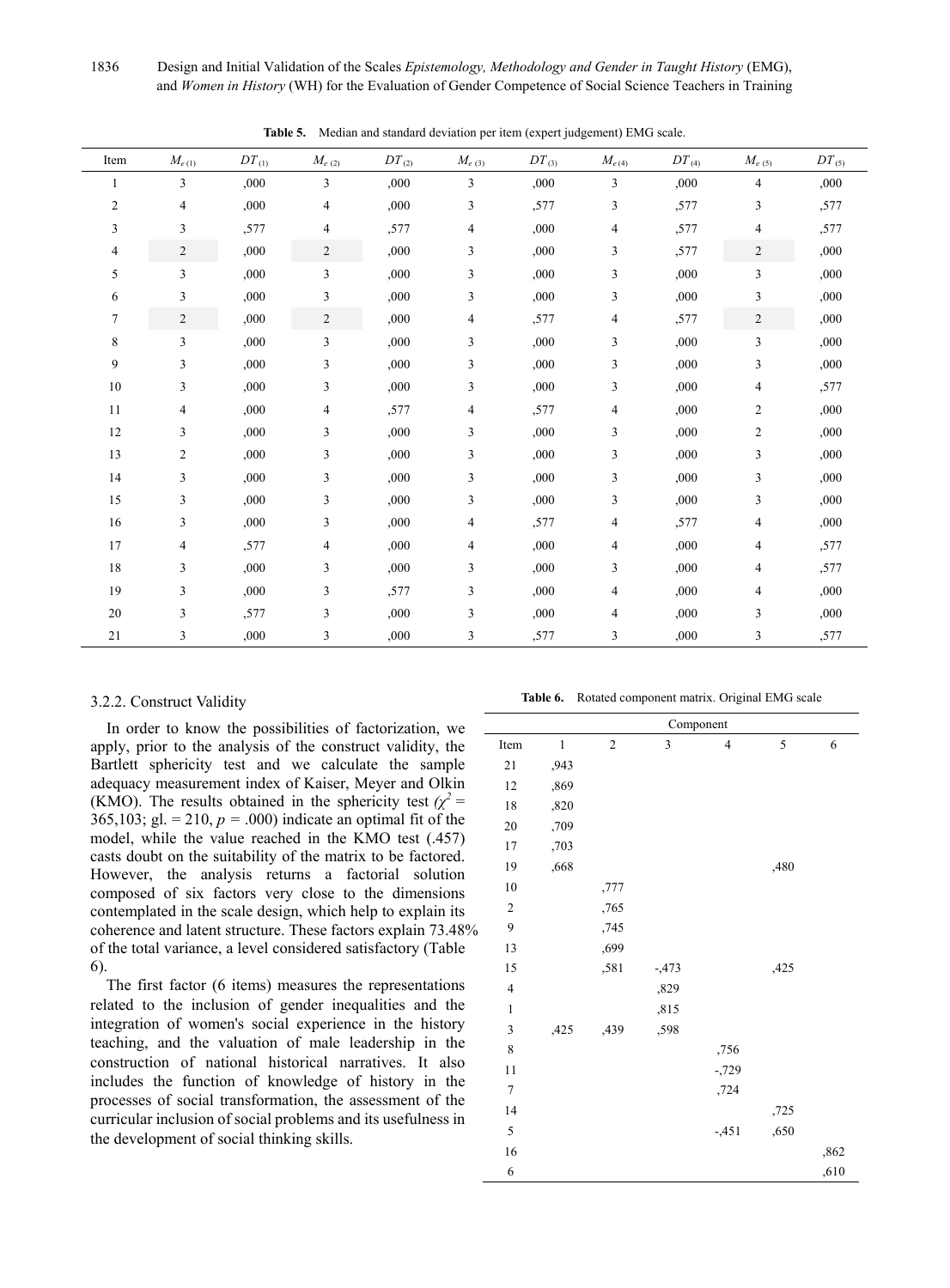The second factor (5 items) incorporates the need to integrate women's social roles in the traditional historical narrative, the visibility of women as social and historical agents, training for the exercise of a plural and participatory democracy, and the validity of available narratives for approaching the historical past.

The third factor obtained (3 items) informs about the scientific nature of the historical discipline, the knowledge of the historical method and the management of sources for the construction of social knowledge.

Factor 4 (3 items) includes aspects related to the pseudo-objectivity of the historical discipline, with its unidirectional focus on the social events and/or problems of the past, and with its interpretative character on possibly contradictory evidence.

Factor 5 (2 items) includes the variables related to women's participation in the construction of the historical narrative and to their supposed invisibility in the available sources.

Finally, factor 6 (2 items) includes the last two variables on the incorporation of the historical method in the history teaching and learning, and of gender relations as a valid category for the analysis and understanding of historical societies.

The elimination of items 4 and 7, in spite of improving the scale factorization indicators (.472;  $\chi^2$  = 312,290; gl. = 171,  $p = .000$ ), the resulting factors (74.75% of the total variance explained) do not return significant changes in its latent structure. It is therefore decided to rethink it and not to eliminate it (Table 7).

21 ,947 12 ,877 18 ,829 17 ,697 20 ,695 19 ,643 ,481 10 ,818 2 ,788 9 ,757 13 ,671 15 ,534 ,459 -,467 5 ,681 ,447 14 ,680 11 ,770 8 -,733  $1,849$ 3 ,469 ,590  $16$ ,  $820$ 6  $,621$ 

**Table 7.** Rotated component matrix. Revised EMG scale

Item  $1 \t 2 \t 3 \t 4 \t 5 \t 6$ 

Component

#### **3.3. Analysis of Reliability and Internal Consistency of the WH Scale**

The reliability analysis of the WH scale returns a satisfactory level for the set of variables ( $\alpha$  = .83;  $\omega$  = .85). Similarly, the unequal length Spearman–Brown shows a high degree of positive correlation between parts of  $r =$ . 705, confirming the reliability of the scale.

| Item                | $\boldsymbol{M}$ | Var.  | $CI-T$ | $\alpha$ | Item  | $\boldsymbol{M}$ | Var.  | $CI-T$ | $\alpha$ |
|---------------------|------------------|-------|--------|----------|-------|------------------|-------|--------|----------|
| 1/D1                | 5,56             | 12,77 | ,39    | ,83      | 9/D1  | 5,78             | 11,59 | ,73    | ,80      |
| 2/D1                | 5,68             | 11,57 | ,73    | ,80      | 10/D2 | 5,96             | 12,03 | ,70    | ,81      |
| 3/D2                | 5,65             | 12,55 | ,43    | ,82      | 11/D3 | 5,50             | 12,51 | ,50    | ,82      |
| 4/D2                | 6,09             | 14,21 | ,01    | ,84      | 12/D3 | 5,46             | 12,64 | ,49    | ,82      |
| $5/$ D <sub>2</sub> | 5,75             | 12,19 | ,54    | ,82      | 13/D2 | 5,90             | 12,53 | ,48    | ,82      |
| 6/D2                | 5,96             | 13,38 | , 24   | ,83      | 14/D2 | 5,81             | 12,86 | ,35    | ,83      |
| 7/D3                | 6,12             | 14,43 | $-.06$ | ,84      | 15/D1 | 5,84             | 11,62 | ,74    | ,80      |
| 8/D3                | 5,93             | 13,02 | , 34   | ,83      |       |                  |       |        |          |

**Table 8.** Means and variances of scale, item-total correlation coefficients and α

CI-T: Item-total correlation; α = Cronbach's alpha (deleted element); *M* = average of scale (deleted element); Var. = variance of scale (deleted element)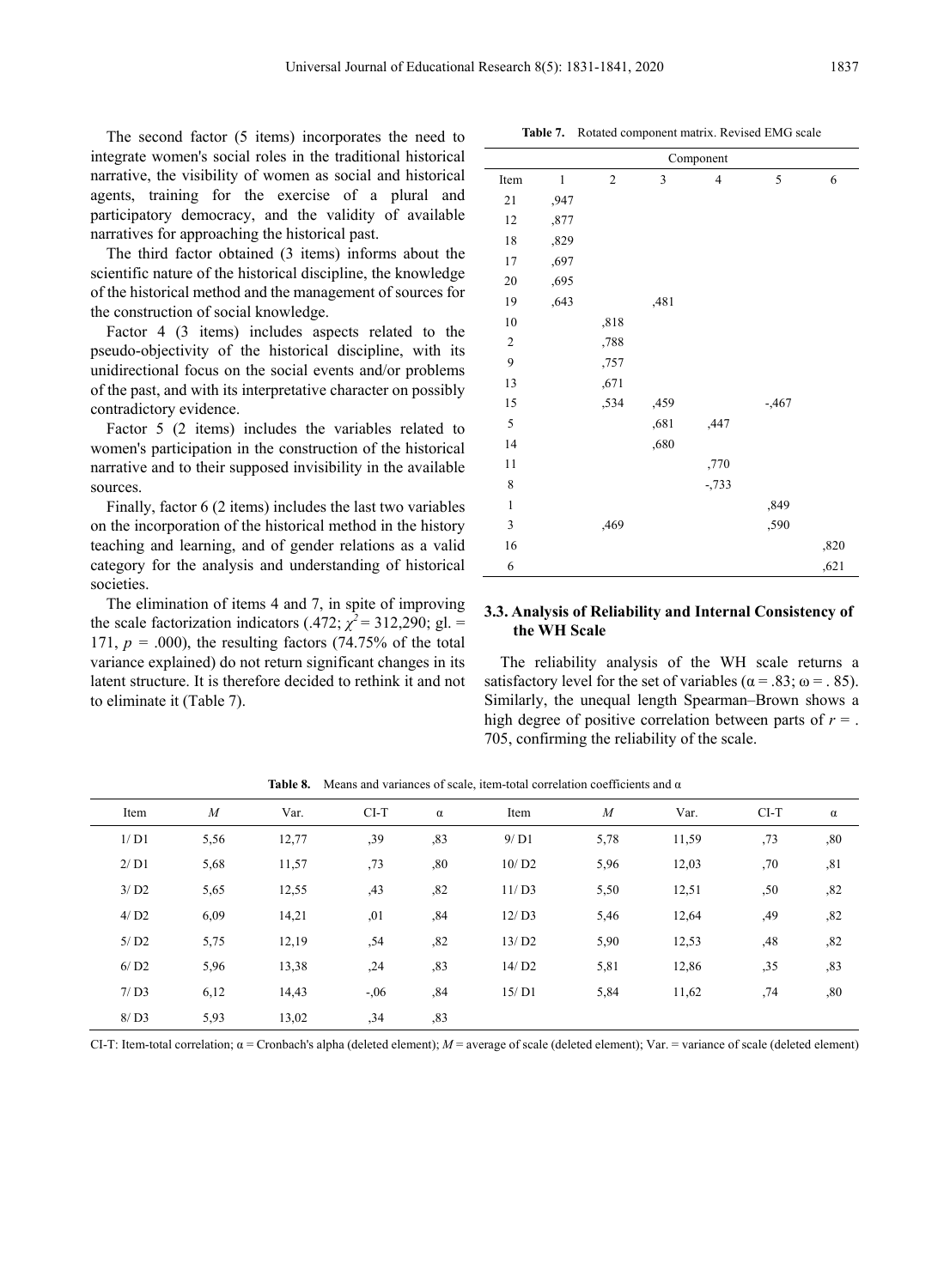The linear item-total correlation coefficients report the existence of correlations greater than .30 in 13 of the 15 items ( $r \geq 0.344$ ), and of correlations lower than this value in 2 items  $(r = 0.016; r = 0.068)$ . Although these results indicate the convenience of reviewing the operability of items 4 and 7, it was decided to maintain it in the construction of the scale, since its elimination would not lead to a substantial improvement in the level of reliability of the instrument ( $\alpha$  = .86;  $\omega$  = .91) (Table 8).

#### **3.4. Validity Analysis of the WH Scale**

After applying Bartlett sphericity test and calculating the sample adequacy measurement index KMO, the results obtained show the adequacy of the model  $(\chi^2 = 239,321;$  gl.  $= 105$ ,  $p = .000$  and the relevance of the matrix to be factored (.667). The EFA returns a factorial solution composed of five factors that approximate the dimensions contemplated in the scale design. These factors explain 75.13% of the total variance (Table 9).

**Table 9.** Rotated component matrix. WH scale

|                          |         |            | Component     |                         |        |
|--------------------------|---------|------------|---------------|-------------------------|--------|
| Item                     | $\,1\,$ | $\sqrt{2}$ | $\mathfrak z$ | $\overline{\mathbf{4}}$ | 5      |
| 9                        | ,927    |            |               |                         |        |
| 15                       | ,910    |            |               |                         |        |
| $\sqrt{2}$               | ,767    | ,408       |               |                         |        |
| 13                       | ,735    |            |               |                         |        |
| $10\,$                   | ,683    |            | ,411          |                         |        |
| 12                       |         | ,859       |               |                         |        |
| 11                       | ,432    | ,664       |               |                         |        |
| 3                        |         | ,659       | ,473          |                         |        |
| 5                        |         | ,615       |               |                         |        |
| 6                        |         |            | ,883          |                         |        |
| 8                        |         |            | ,862          |                         |        |
| $\overline{\mathcal{I}}$ |         |            |               | ,872                    |        |
| $\overline{4}$           |         |            | ,412          | ,583                    |        |
| $\,1$                    |         |            |               |                         | ,768   |
| 14                       |         |            |               |                         | $-570$ |

#### **3.5. Correlations between Scales and Variables**

An adequate interdependence between the EMG and WH scales is evident for its joint application, reaching a positive degree of moderate correlation between the WH scale and the original EMG scale ( $\rho$  = .447,  $p$  = .015), and between the WH scale and the revised EMG scale ( $\rho = .466$ , *p =* . 011) (Table 10).

**Table 10.** Spearman correlations between age and training hours variables, and EMG and WH scales

|                  | E         | F1        | F <sub>2</sub> | $E1_a$    | E1 <sub>b</sub>   | E <sub>2</sub> |
|------------------|-----------|-----------|----------------|-----------|-------------------|----------------|
| E                | 1         |           |                |           |                   |                |
| F1               | ,569 $*$  |           |                |           |                   |                |
| F <sub>2</sub>   | $-309$    | $-.047$   |                |           |                   |                |
| E <sub>1</sub> a | ,352      | $,747$ ** | $-357$         | 1         |                   |                |
| E1b              | ,325      | ,794**    | $-337$         | $,981$ ** |                   |                |
| E2               | $,565$ ** | ,287      | $-308$         | $,447*$   | ,466 <sup>*</sup> |                |
|                  | .         |           |                |           |                   |                |

 $p \leq 0.05$ ,  $p \leq 0.01$ 

E: Age

F1: Number of hours of gender training received

F2: Number of hours of training on coeducation and education for gender equality in the classroom received

E1a: Original scale of *Epistemology, Methodology, and Gender in the Teaching of History* (EMG)

E1b: Revised scale of *Epistemology, methodology, and gender in the teaching of history* (EMG)

E2: Original scale *Women in History* (WH)

A moderate degree of correlation is also confirmed between the age of the participants and the number of hours of gender training received ( $\rho = .569$ ,  $p = .017$ ), and between the age variable and the WH knowledge scale (ρ  $= .565, p = .001$ ). On the contrary, this same age variable does not seem to influence the values expressed in the EMG scale ( $\rho = .352$ ,  $p = .057$ ;  $\rho = .325$ ,  $p = .080$ ).

Likewise, the hours of gender training received show high levels of correlation with the two EMG scales, especially with its revised version ( $\rho = .747$ ,  $p = .001$ ;  $\rho$ = .794, *p = .*000). No significant correlations are recorded among the number of hours of specific training in coeducation and education for gender equality and the age of the informants ( $\rho = -.309$ ,  $p = .080$ ), and the EMG scales ( $\rho = -0.357$ ,  $p = 0.053$ ;  $\rho = -0.337$ ,  $p = 0.069$ ) and WH ( $\rho$ = -.308, *p =* .087).

# **4. Discussion and Conclusions**

The results obtained confirm the viability of the EMG and WH scales for the study of the social representations of future teachers on the inclusion of the gender perspective and the visibility of women in the history classroom. Likewise, its functionality for its joint application is evidenced and the hours of gender training received are identified as conditioning factors in the construction of the social representations of the students. The age variable, on the other hand, seems to influence students' knowledge of women's history.

The inclusion of the gender perspective and the educational treatment of equality between women and men requires teacher training capable of promoting conscious and committed positions to be active agents in the transformation of social patterns [24]. It is therefore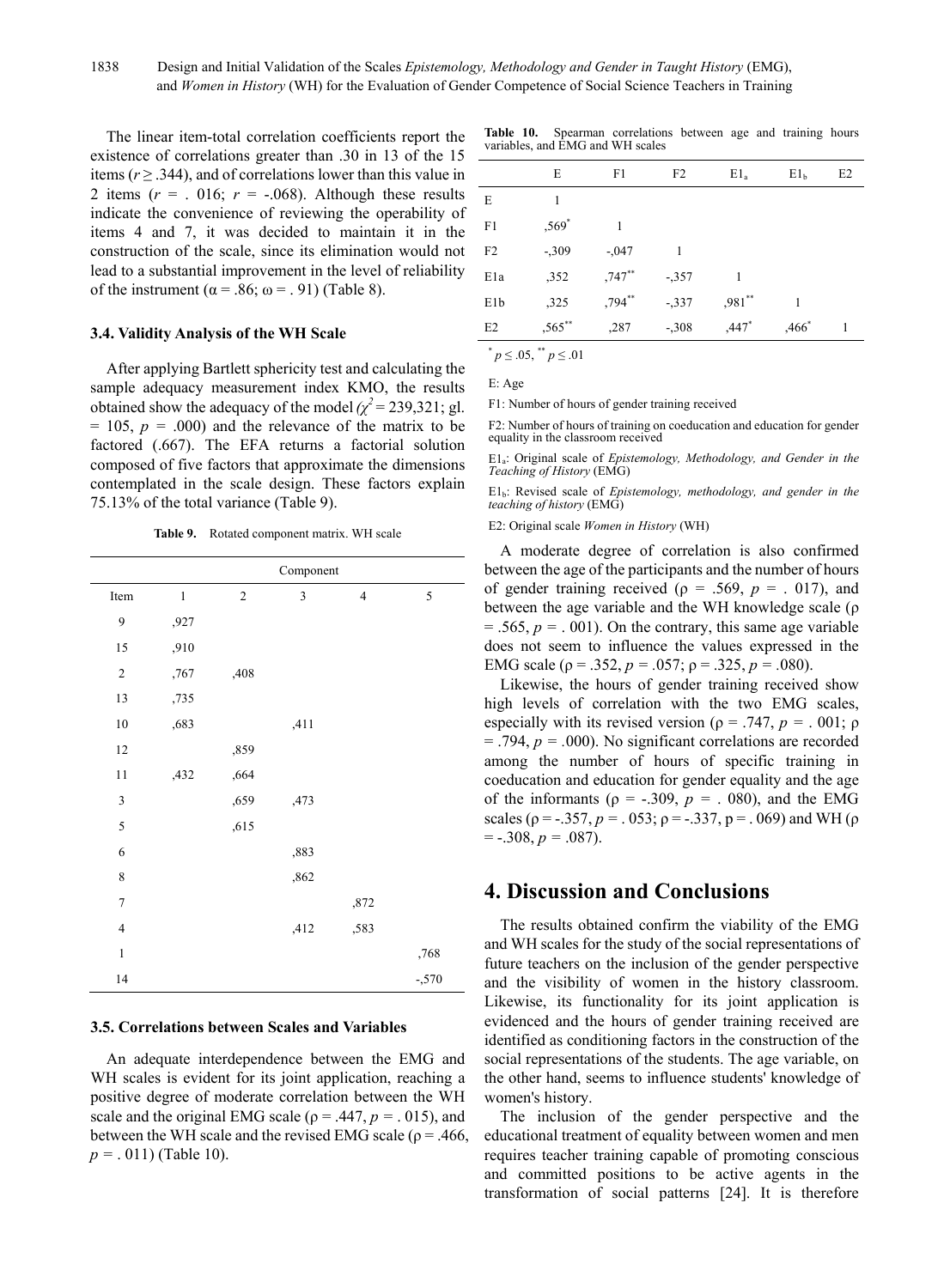necessary to treat critical-reflective skills and, in particular, gender skills in teaching programs [9]. From this perspective, approaching the principles and sources with which the social representations of future teachers are constructed involves analyzing the place that students give to women, their historical experience and their contributions to the construction of historical knowledge. These programs must offer future teachers the skills necessary to make past and present social reality more complex, analyze the different constructions of gender in time and space, deal with situations with equity [25], and address it as a system constituted and built by men and women with functions and possibilities for social and personal development that are not necessarily identical, intimately linked to a previous historical trajectory and to the very dynamics of gender relations [1].

As evidenced by the studies of Díez [25] and Ortega-Sánchez, Carcedo de Andrés, and Blanco [26], there are few end-of-degree/master projects in the field of social sciences that include the gender perspective in its end-purposes. If a gender discourse is recognized, it continues to appear linked to a problem that is linked to women, which evidences unequal positions [25]. This is also a reality in the educational projects of the social sciences [27].

In this line, the results obtained in the research of Bartual, Carbonell, Carreras, Colomé, and Turmo [28], in the area of history and economics teaching, show that the specific treatment of content on gender in higher education favors the positioning and awareness of students about inequality and social justice. It continues to be necessary, therefore, the educational transposition of the historical research, and to incorporate the bases of new historiographical currents, criticism and reflection in historical education and in the contexts of teacher training [29].

According to Crocco's study [19], more than half of a sample of 60 new and experienced social science teachers showed that they knew less than 50% of the names of the women proposed in the questionnaire and of their contributions to world history. The explanation for these results could lie in the recognition of the tensions between the aspiration to identify and achieve a history of women and gender as a specific area of research, and the aspiration that women and gender be treated as themes/categories of analysis that are constitutive of all historical research [30] and of social science teacher training plans.

Recent research results confirm the permanence of hegemonic, non-inclusive curricular approaches and the invisibility of women in the history taught [16, 31-34]. This reality drives the urgency of specific and transversal teacher training on gender, capable of overcoming an androcentric approach still recognizable in teachers' teaching practices, in their decision-making on content, in the definition of interpersonal relations and in the way tasks are assigned in the school context. In this sense, the EMG and WH scales for diagnostic assessment offered are

intended to serve as scientifically rigorous instruments for analysis and training intervention on knowledge about the place of women in the taught history, the way in which gender inequality is recognized as a social problem by students and for the mobilization of their social representations. This evaluation should therefore be used to reflect on university training programs, and to promote a gender perspective and global and inclusive citizenship in the teaching of history and social sciences at all levels of education [35].

Despite the legislative and normative-curricular advances of recent decades in Spain, education in gender equality and the implementation of teaching programs in and for equality continue to require initial training in history and social sciences committed to social justice [31]. This commitment would also have to be defined within the framework of education for democratic citizenship capable of revealing the provisional nature and constructive mechanisms of social knowledge [5,6,32]. In this sense, investigating the social representations of teachers in training, using instruments such as those studied in this research, is the first step towards reflecting on university curricula and innovating, reflecting on and improving teaching practices, as well as adopting critical perspectives aimed at social transformation.

# **Acknowledgments**

The study was approved by the research project EDU2016 ‐ 80145 ‐ P (Ministry of Economy and Business of Spain), and by the Research Group of the University of Burgos of Didactics of History and Social Sciences (DHISO).

## **REFERENCES**

- [1] Fernández, A. (2004a). Las mujeres como sujeto histórico: género y enseñanza de la historia. Didáctica de las Ciencias Experimentales y Sociales, 18, pp. 5-24.
- [2] Marolla, J. (2016). ¿Cómo podemos construir identidades para las mujeres desde la invisibilidad? Reflexiones en torno a las concepciones del profesorado chileno sobre la inclusión y ausencias de la Historia de las Mujeres. In García, Carmen Rosa, Aurora Arroyo and Beatriz Andreu (eds.). Deconstruir la alteridad desde la didáctica de las ciencias sociales: educar para una ciudadanía global. Las Palmas: Universidad de Las Palmas de Gran Canaria-AUPDCS, pp. 425- 432.
- [3] Fernández, A. (2004b). El género como categoría de análisis en la enseñanza de las Ciencias Sociales. In Vera, Isabel and David Pérez (eds.). Formación de la ciudadanía: las Tics y los nuevos problemas. Alicante: AUPDCS, pp. 565-683.
- [4] Scott, J. W. (1986). El género: una categoría útil para el análisis histórico, American Historical Review, 91, pp.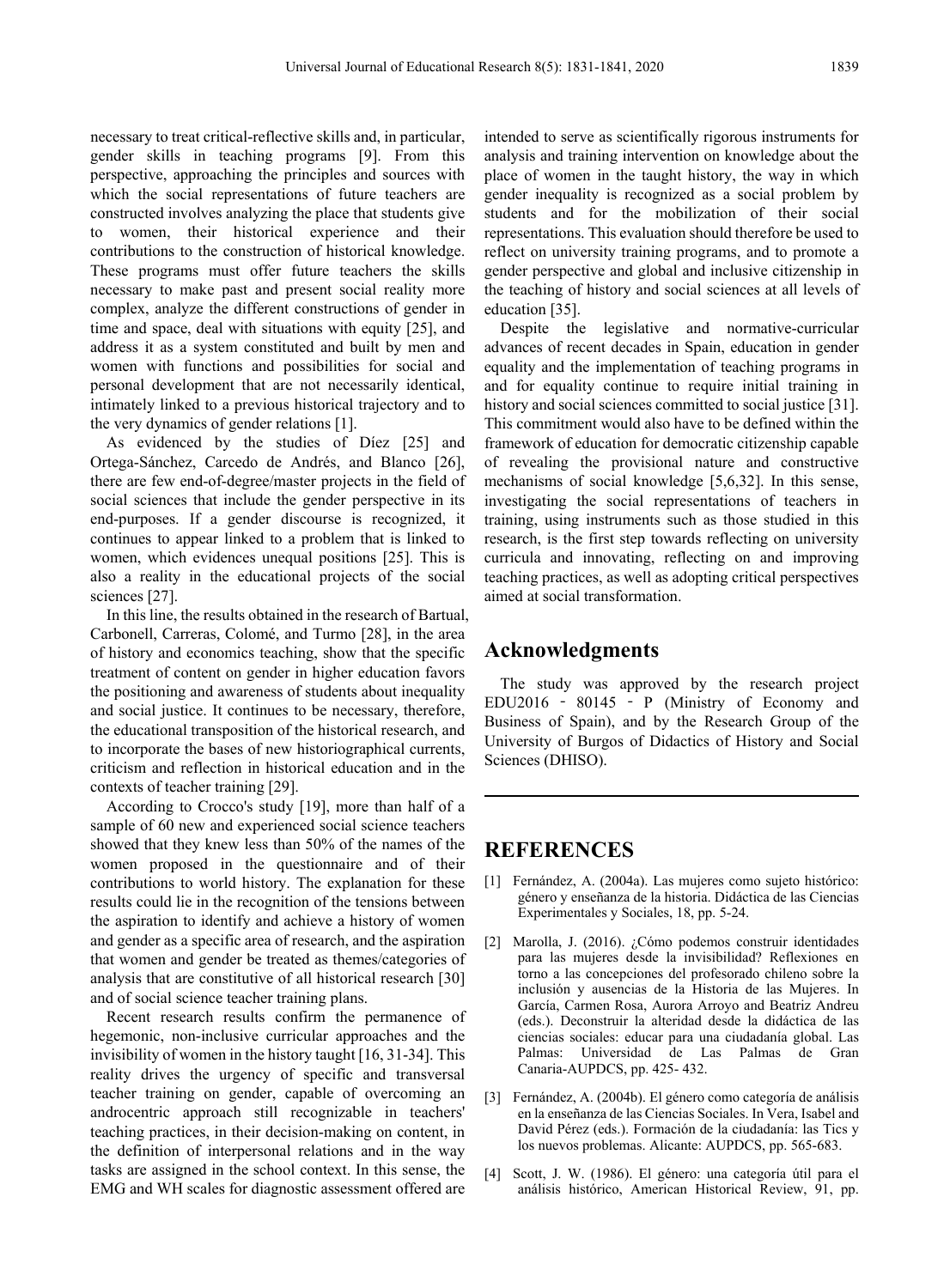1840 Design and Initial Validation of the Scales *Epistemology, Methodology and Gender in Taught History* (EMG), and *Women in History* (WH) for the Evaluation of Gender Competence of Social Science Teachers in Training

1053-1075.

- [5] García, A., De la Cruz, A. (2017). Coeducación en la formación inicial del profesorado: una estrategia de lucha contra las desigualdades de género. In Martínez, Ramón, Roberto García-Morís and Carmen Rosa García (eds.). Investigación en Didáctica de las Ciencias Sociales. Retos, preguntas y líneas de investigación. Córdoba: Universidad de Córdoba-AUPDCS, pp. 133-142.
- [6] Ortega-Sánchez, D. (2017). Las mujeres en la enseñanza de la Historia y de las Ciencias Sociales. Estudio de caso en formación inicial de maestros y maestras de Educación Primaria, Universitat Autònoma de Barcelona, Barcelona. Online available available fromhttp://www.tdx.cat/handle/10803/457981
- [7] Ortega-Sánchez, D. Pérez, C. (2015). Las mujeres en los libros de texto de Ciencias Sociales de 1º de ESO. In Hernández, Ana María, Carmen Rosa García and Juan Luis de la Montaña (eds.). Una enseñanza de las Ciencias Sociales para el futuro: recursos para trabajar la invisibilidad de personas, lugares y temáticas. Cáceres: Universidad de Extremadura-AUPDCS, pp. 943-951.
- [8] Gómez-Carrasco, C., Gallego-Herrera, S. (2016). La pervivencia de estereotipos de género en la enseñanza de la historia. Un estudio a través de libros de texto y las percepciones del alumnado de educación secundaria en España. Revista Electrónica Educare, 20(3), pp. 1-28. doi: 10.15359/ree.20-3.1
- [9] Ortega-Sánchez, D., Pagès, J. (2018). Género y formación del profesorado: análisis de las Guías Docentes del área de Didáctica de las Ciencias Sociales, Contextos Educativos. Revista de Educación, 21, pp. 53-66.
- [10] Ortega-Sánchez, D., Pagès, J. (2017). Literacidad crítica, invisibilidad social y género en la formación del profesorado de Educación Primaria, REIDICS. Revista de Investigación en Didáctica de las Ciencias Sociales, 1, pp. 102-117. doi: 10.17398/2531-0968.01.102
- [11] Ortega-Sánchez, D., Pagès, J. (2016). Deconstruyendo la alteridad femenina en la enseñanza de la historia escolar: representaciones sociales del profesorado de Educación Primaria en formación. In García, Carmen Rosa, Aurora Arroyo and Beatriz Andreu (eds.). Deconstruir la alteridad desde la didáctica de las ciencias sociales: educar para una ciudadanía global. Las Palmas: Universidad de Las Palmas de Gran Canaria-AUPDCS, pp. 184-193.
- [12] Marolla, J. (2015). ¿Qué sabemos sobre la enseñanza de la Historia de las mujeres? Algunas reflexiones sobre los discursos del profesorado chileno. In Hernández, Ana María, Carmen Rosa García and Juan Luis de la Montaña (eds.). Una enseñanza de las Ciencias Sociales para el futuro: recursos para trabajar la invisibilidad de personas, lugares y temáticas. Cáceres: Universidad de Extremadura-AUPDCS, pp. 889-897.
- [13] Crocco, M. S. (2010). Using literature to teach about outhers: the case of Shabanu. In Parker, Walter C. (ed.). Social studies today: research and practice. New York: Routledge, pp. 175-182.
- [14] Bickmore, K. (2008). Social justice and the social studies. In Levstik. Linda S. and Cynthia A. Tyson (eds.). Handbook of Research in Social Studies Education. New York: Roudledge, pp. 155-171.
- [15] Crocco, M. S. (2008). Gender and sexuality in the social studies. In Levstik. Linda S. and Cynthia A. Tyson (eds.). Handbook of Research in Social Studies Education. New York: Roudledge, pp. 172- 196.
- [16] Ortega-Sánchez, D. (2019). Teaching Gender in the History Classroom: An Investigation into the Initial Training of Primary Education Teachers, Educ. Sci., 9(2), 114. doi: 10.3390/educsci9020114
- [17] Fernández, A. (2015). Género y enseñanza de la Historia. In Domínguez, María Almudena and Rosa María Marina (eds.). Género y enseñanza de la Historia: silencios y ausencias en la construcción del pasado. Madrid: Sílex, pp. 29-55.
- [18] Hernández, R., Fernández, C., Baptista, M. del P. (2010). Metodología de la investigación, McGraw-Hill, México, D.F.
- [19] Crocco, M. S. (2011). Teaching about women in World History, The Social Studies, 102(1), pp. 18-24. doi: 10.108 0/00377996.2011.532731
- [20] Albert, M. J. (2007). La investigación educativa: claves teóricas, McGraw-Hill, Madrid.
- [21] Oviedo, H. C., Campo-Arias, A. (2005). Aproximación al uso del coeficiente alfa de Cronbach, Rev.colomb.psiquiatr., 34(4), pp. 572-780.
- [22] Field, A. (2014). Kendall's Coefficient of Concordance. Wiley StatsRef: Statistics Reference Online. doi: 10.1002/ 9781118445112.stat06537
- [23] Corral, Y. (2009). Validez y confiabilidad de los instrumentos de investigación para la recolección de datos, Revista Ciencias de la Educación, 19(33), pp. 228-247.
- [24] Rebollo, M. Á., García, R., Piedra, J., Vega, L. (2011). Diagnóstico de la cultura de género en educación: actitudes del profesorado hacia la igualdad, Revista de Educación, 355, pp. 521-546.
- [25] Díez, M. C. (2017). Con y para la sociedad. Análisis del discurso de género de alumnado en Trabajos Fin de Grado/Máster de Ciencias Sociales. In Martínez, Ramón, Roberto García-Morís and Carmen Rosa García (eds.). Investigación en Didáctica de las Ciencias Sociales. Retos, preguntas y líneas de investigación. Córdoba: Universidad de Córdoba-AUPDCS, pp. 102-114.
- [26] Ortega-Sánchez, D., Carcedo de Andrés, B. P., Blanco, P. (2018). El Trabajo Fin de Grado en Didáctica de las Ciencias Sociales: análisis y balance de líneas, materias y temáticas, REIDICS. Revista de Investigación en Didáctica de las Ciencias Sociales, 3, pp. 35-51. doi: 10.17398/2531-0968.03.35
- [27] Díez, M. del C. (2014) Indicadores para el seguimiento y evaluación de la perspectiva de género en proyectos educativos de ciencias sociales. In Pagés, Joan and Antoni (eds.). Una mirada al pasado y un proyecto de futuro: investigación e innovación en didáctica de las ciencias sociales. Barcelona: Universitat Autónoma de Barcelona-AUPDCS, pp. 45-52
- [28] Bartual, M. T., Carbonell, M., Carreras, A., Colomé, J., Turmo, J. (2018). La perspectiva de género en la docencia universitaria de Economía e Historia, Revista d'Innovació